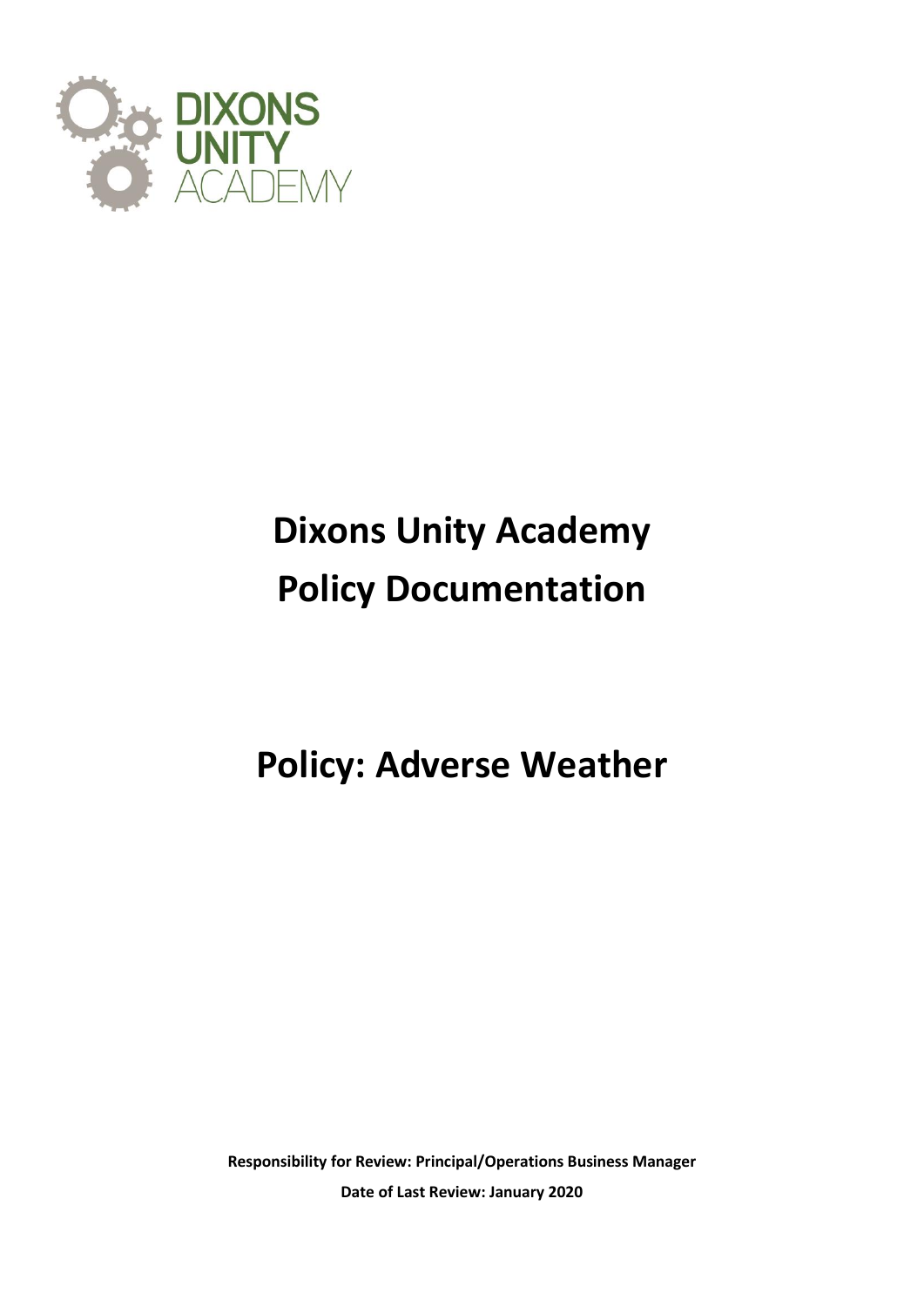# **Adverse Weather Policy**

In the event of disruption caused by heavy snow, the prime concern of the academy must always be the safety of the students and staff.

If heavy snow falls overnight and continues into the following day, parents are asked to observe the following procedures. The decision as to whether or not to send a student to school must be at the discretion of the parents, taking into account factors such as local road conditions and the availability of child-care.

Members of staff are asked to make every effort to get to school although, in severe conditions, they must make a judgement about the safety of travelling.

## **Academy Closure before the start of the day**

The decision to close the academy will be based on the safety and/or risk to students and staff. Factors such as local road conditions, the condition of the academy site and the weather forecast will be considered when making this decision.

Where the decision to close the academy is taken, the following actions will be taken to ensure parents are kept up to date with information:

- The academy will contact local radio stations and ask them to broadcast the closure.
- An announcement will be placed on the academy website [\(www.dixonsua.com\)](http://www.dixonsua.com/) and updated regularly.
- An announcement will be placed on the academy twitter feed (@dixonsunity).
- A text message will be sent to all parents announcing closure before 7.30am where possible.

#### **Academy Closure during the day**

Although we will make every effort to ensure the academy remains open for the full day, there may be some instances where there is a need to close the academy earlier than anticipated. These instances may include but are not limited to, worsening weather conditions, serious disruption to public transport and student/staff safety concerns.

Where the decision to close the academy during the day is taken, the following actions will be taken:

- All students will be assembled in their registration groups to await further instruction.
- A text message will be sent home advising that the academy is closing and the time that students will be dismissed from site.
- Students will be dismissed and allowed to make their own way home at the time stated in the text message unless the academy has been instructed otherwise by the parent.
- Regular updates will be placed on the academy website and twitter feed regarding the closure.

#### **Safety of the Academy site**

As per the PFI Contract, the site management team (Interserve Facilities Management) are responsible for the clearing of ice and snow from the academy site as well as the gritting of paths, drive ways and steps. This will be completed as part of a pre-planned schedule though reactive clearing and gritting will continue throughout the day to minimise the risk of injury to staff, students and visitors.

Students will be permitted to access the usual external areas of the academy site though they will be warned about the dangers and risks prior to this. Playing externally (i.e. building snowmen) will be permitted on the MUGAs only and under the supervision of authorised members of staff. The Principal may stop the use of external areas at any point where conditions or behaviour of students warrants it.